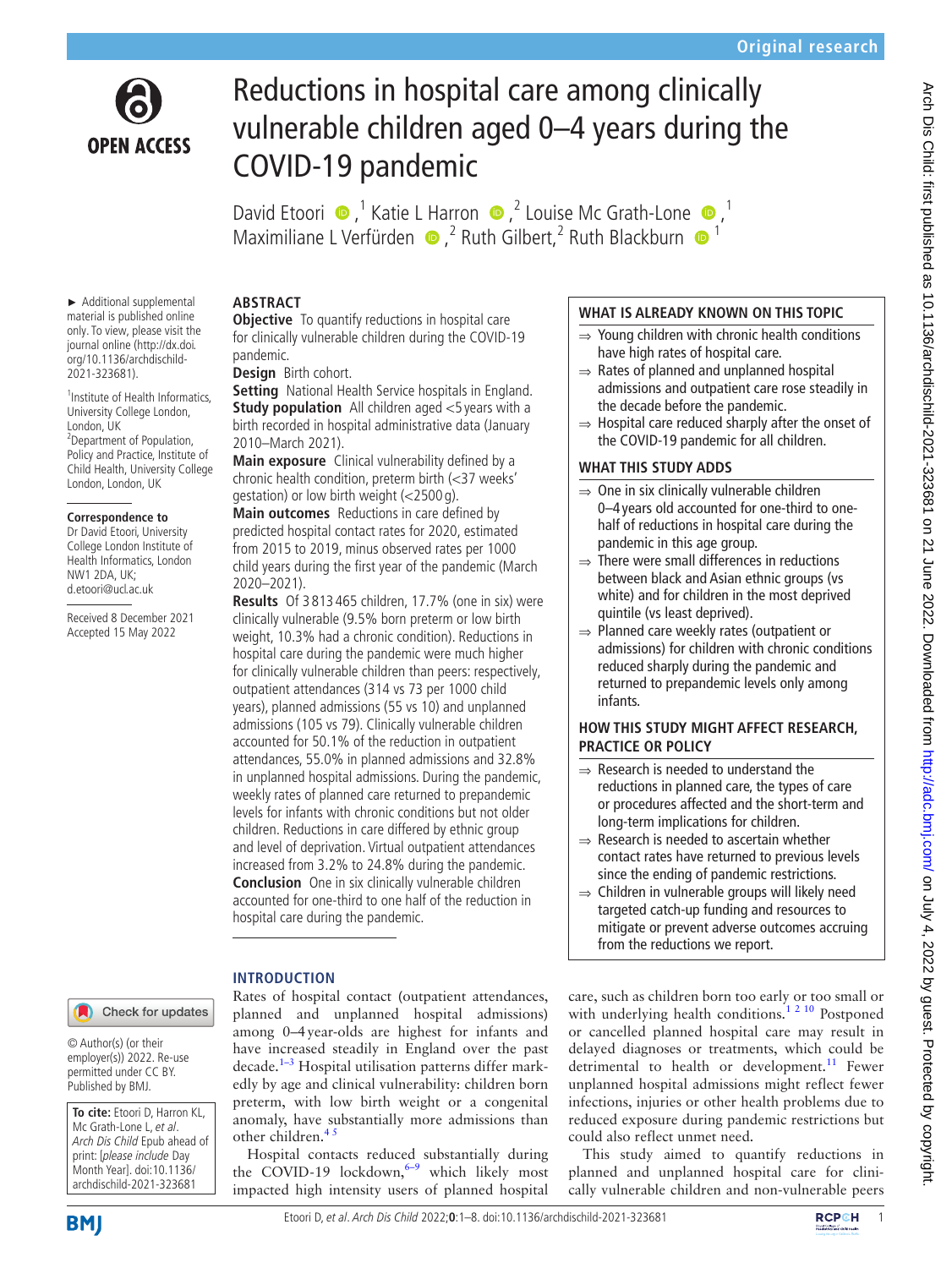during the COVID-19 pandemic using national, longitudinal administrative hospital data for England. We measured planned hospital contacts (admissions and outpatient attendances) and unplanned admissions among children with chronic health conditions or born preterm or low birth weight and children with no recorded clinical vulnerability as well as by ethnicity and area-based deprivation. Reductions were quantified as the difference between predicted and observed rates of hospital contacts during the first year of the pandemic. We also examined whether rates of contact returned to prepandemic levels and described changes in the type of outpatient contact (eg, face to face or virtual).

## **METHODS**

#### **Study population and data source**

Children were included in the cohort if aged 0–4 years and their birth was recorded in hospital administrative data in the English NHS (Hospital Episode Statistics (HES)) between 1 January 2010 and 31 March 2021. HES records 97% of all births in England[.12](#page-6-4) Children were followed until the earliest of fifth birthday or 31 March 2021 ([online supplemental figure 1](https://dx.doi.org/10.1136/archdischild-2021-323681)). All contacts with NHS hospitals in England (including admitted patient care and outpatient attendances) were linked using the encrypted HES Identifier (ID). Accident and emergency (A&E) attendances could not be included as patient-level linkage is via Token ID.<sup>13</sup> We combined consecutive consultant episodes and hospital transfers to form admissions.<sup>[14](#page-6-6)</sup>

#### **Outcome and exposure**

Our primary outcome was the reduction in hospital care, defined as the difference between observed and predicted rates (per 1000 child-years (cy)) of hospital contacts (stratified into outpatient attendances, planned or unplanned admissions) during the pandemic (23 March 2020–22 March 2021). Inpatient admissions were classified as planned or unplanned using the 'admission method' variable (admissions have a predictable clinical need where the decision to admit may be separated in time from the actual admission).<sup>[15](#page-6-7)</sup> We also described trends in weekly rates of hospital contacts by age (from 1 January 2020 to 31 March 2021 and averaged for 2015–2019), and uptake (attended, missed, cancelled and postponed) and mode (in person, virtually) of outpatient contacts.

Clinical vulnerability was defined by a chronic condition recorded up to age 4 years, or preterm birth (<37 weeks of gestation) or low birth weight (<2500g) recorded in birth or delivery records. A child had a chronic condition at a given age if at least one relevant International Classification of Diseases 10th revision (ICD-10) code (identified using code lists developed by Feudtner and Hardelid<sup>12 16–18</sup>) was recorded in any of their records up to that age including their birth admission. Completeness of demographic variables declined for children born during the pandemic (missingness increase by; 9% Index of Multiple Deprivation (IMD); 3% birth weight; 2% gestational age) but was unchanged for admission characteristics including inpatient admission type (planned, unplanned, birth or maternity) or outpatient attendance type (in-person and virtual), similar to outpatient data metrics published by NHS digital.<sup>1</sup> Children with a chronic condition but missing gestation and birth weight were categorised as clinically vulnerable (chronic condition only).

We analysed risk factors associated with health service use: age  $(0-11 \text{ months}, 1-4 \text{ years})$ ,<sup>[3](#page-6-9)</sup> quintile/fifth of deprivation derived from the national distribution of the IMD 2004 (an area measure

## **Statistical analyses**

We calculated observed rates of hospital contacts per 1000 cy in the prepandemic period (2015–2019), stratifying by risk factors.

We calculated child-years at risk by averaging the eligible population of births recorded in HES at the beginning and end of a year, assuming no emigration and ignoring deaths. We used Poisson regression (including a linear effect of time and log of the midyear population as an offset) to model rates stratified by risk factors from 1 January 2015 to 31 December 2019. Data from 1 January to 22 March 2020 were excluded from the prepandemic period because reductions in hospital contact rates preceded the first lockdown. To calculate the reduction in hospital contacts, we predicted rates for the pandemic period, assuming that the pandemic had not occurred and previous trends would have continued. The reduction was estimated as the difference between predicted and observed rates. We also calculated reductions within the first national lockdown (23 March–23 June 2020), easing of restrictions (24 June–4 November 2020), second national lockdown (5 November–31 December 2020) and third national lockdown (1 January–22 March 2021).<sup>[22](#page-6-11)</sup>

We calculated weekly rates between 1 January 2015 and 31 March 2021, using dynamic denominator study populations to accommodate temporal changes in hospital activity. Analyses stratified children with and without chronic conditions (recorded between birth and the relevant week) because we expected the differences to be largest between these comparators. Weekly rates of hospital contact were calculated by dividing the total number of weekly admissions or attendances by the weekly dynamic denominator population of children within each stratification level (ie, a child born in week 1 of 2015 would move into the 1-year-old group in week 1 of 2016 and age out of the cohort in week 1 of 2019). Weekly rates in 2020 and 2021 were plotted against average weekly rates for 2015– 2019. We also modelled weekly rates between 1 January 2015 and 31 December 2019, using a Poisson model that included a linear effect of time, calendar month to account for seasonality, log of the weekly denominator population as an offset and second-order lagged residuals. A similar approach was used to estimate weekly reductions during the pandemic. Analyses were performed in Stata V.16.<sup>[23](#page-6-12)</sup>

## **RESULTS**

## **Population characteristics**

Of the 3813465 children aged 0–4 years, 394384 (10.3%) had a record indicating a chronic condition (including congenital anomalies); 363950 (9.5%) were born preterm or low birth weight; and 83283 (2.2%) had both vulnerabilities. Overall, 675051 (17.7%) had one or more of these clinical vulnerabilities ([table](#page-2-0) 1).

## **Hospital contacts prepandemic**

Hospital contacts were much higher among infants than children aged 1–4 years: 60.1% (95% CI 60.0 to 60.3) of infants and 8.2% (8.1–8.2) of 1–4 year-olds had  $\geq$  1 outpatient attendance each year, reflecting 1538 outpatient attendances per 1000 cy for infants and 302 for 1–4year-olds [\(online supplemental figure](https://dx.doi.org/10.1136/archdischild-2021-323681) [2,](https://dx.doi.org/10.1136/archdischild-2021-323681) [online supplemental table 1](https://dx.doi.org/10.1136/archdischild-2021-323681)). Overall, 31.2% (31.1–31.3) of clinically vulnerable children had ≥1 outpatient attendance compared with 14.1% (14.1–14.2) of those with no known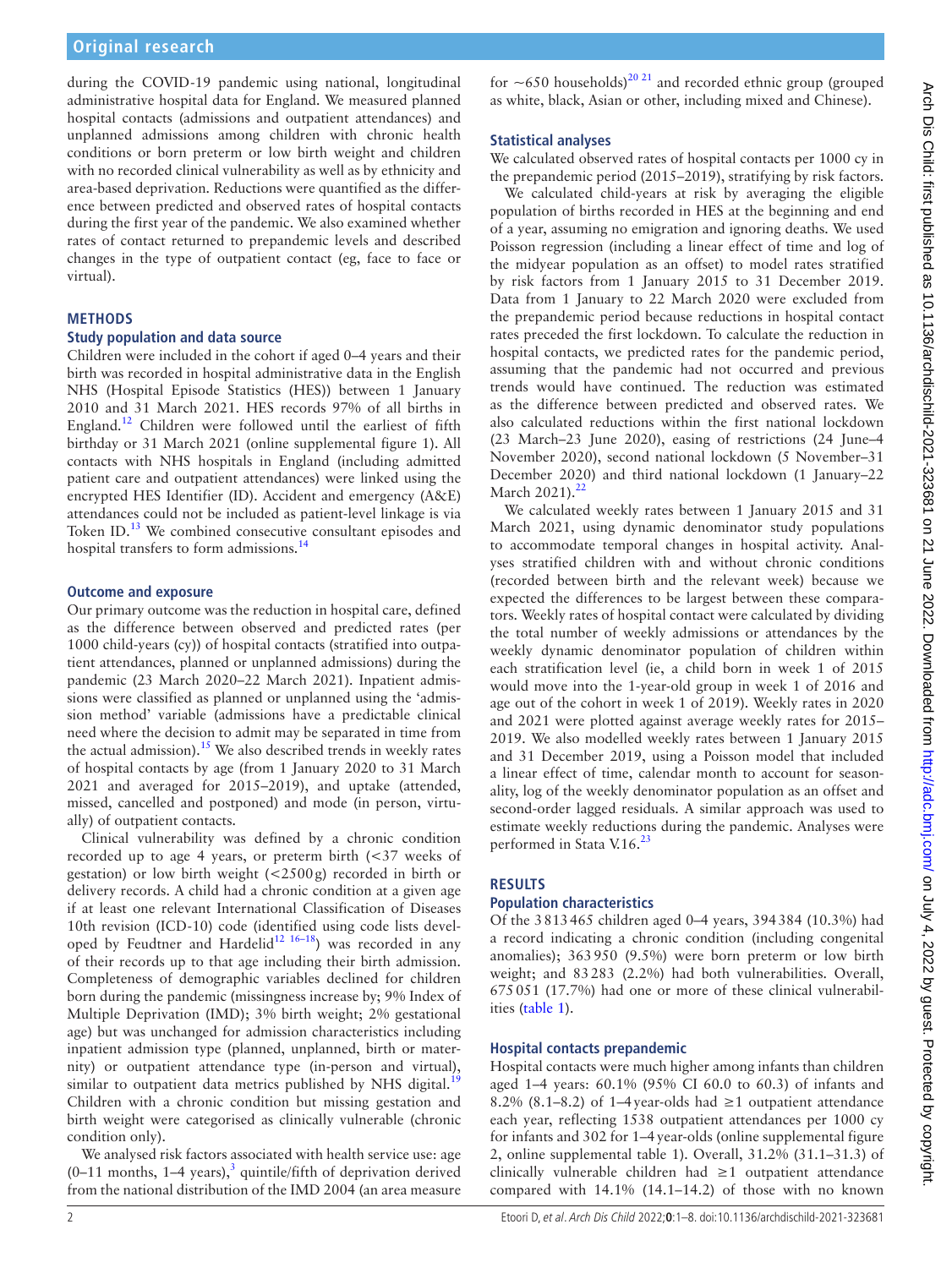<span id="page-2-0"></span>

| Table 1                    | Demographic characteristics of children born between 1 January 2015 and 31 March 2021 by vulnerability status |      |                                         |      |                               |      |                                   |               |                                      |               |                                 |      |
|----------------------------|---------------------------------------------------------------------------------------------------------------|------|-----------------------------------------|------|-------------------------------|------|-----------------------------------|---------------|--------------------------------------|---------------|---------------------------------|------|
|                            | <b>None</b><br>$(n=2 773 420; 72.7%)$                                                                         |      | LBW/preterm only<br>$(n=280667; 7.4\%)$ |      | CC only<br>$(n=311101; 8.25)$ |      | <b>Both</b><br>$(n=83283; 2.2\%)$ |               | <b>Missina</b><br>$(n=364994; 9.6%)$ |               | <b>Total</b><br>$(n=3 813 465)$ |      |
|                            | n                                                                                                             | $\%$ | $\mathsf{n}$                            | $\%$ | $\mathsf{n}$                  | $\%$ | $\mathsf{n}$                      | $\frac{0}{0}$ | n                                    | $\frac{0}{0}$ | n                               | %    |
| Sex                        |                                                                                                               |      |                                         |      |                               |      |                                   |               |                                      |               |                                 |      |
| Male                       | 1406322                                                                                                       | 50.7 | 134871                                  | 48.1 | 183964                        | 59.1 | 46304                             | 55.6          | 183986                               | 50.4          | 1955447                         | 51.3 |
| Female                     | 1366276                                                                                                       | 49.3 | 145481                                  | 51.8 | 127006                        | 40.8 | 36860                             | 44.3          | 180806                               | 49.5          | 1856429                         | 48.7 |
| Missing                    | 822                                                                                                           | 0.03 | 315                                     | 0.1  | 131                           | 0.04 | 119                               | 0.1           | 202                                  | 0.1           | 1589                            | 0.04 |
| Age                        |                                                                                                               |      |                                         |      |                               |      |                                   |               |                                      |               |                                 |      |
| Infants                    | 400330                                                                                                        | 14.4 | 36445                                   | 13.0 | 27641                         | 8.9  | 8317                              | 10.0          | 80502                                | 22.1          | 553235                          | 14.5 |
| 1-4 years old              | 2373090                                                                                                       | 85.6 | 244222                                  | 87.0 | 283 460                       | 91.1 | 74966                             | 90.0          | 284492                               | 77.9          | 3260230                         | 85.5 |
| Ethnicity                  |                                                                                                               |      |                                         |      |                               |      |                                   |               |                                      |               |                                 |      |
| White                      | 1958159                                                                                                       | 70.6 | 184525                                  | 65.8 | 228023                        | 73.3 | 58366                             | 70.1          | 227775                               | 62.4          | 2656848                         | 69.7 |
| <b>Black/black British</b> | 126067                                                                                                        | 4.5  | 15477                                   | 5.5  | 14150                         | 4.6  | 4681                              | 5.6           | 14924                                | 4.1           | 175299                          | 4.6  |
| Asian/Asian British        | 295850                                                                                                        | 10.7 | 41516                                   | 14.8 | 33610                         | 10.8 | 10857                             | 13.0          | 36159                                | 9.9           | 417992                          | 11.0 |
| Any other ethnic groups    | 239079                                                                                                        | 8.6  | 24085                                   | 8.6  | 25135                         | 8.1  | 6633                              | 8.0           | 34579                                | 9.5           | 329511                          | 8.6  |
| Missing                    | 154265                                                                                                        | 5.6  | 15064                                   | 5.4  | 10183                         | 3.3  | 2746                              | 3.3           | 51557                                | 14.1          | 233815                          | 6.1  |
| <b>IMD</b>                 |                                                                                                               |      |                                         |      |                               |      |                                   |               |                                      |               |                                 |      |
| Q1 (most deprived)         | 668113                                                                                                        | 24.1 | 83204                                   | 29.7 | 89425                         | 28.7 | 27254                             | 32.7          | 71436                                | 19.6          | 939432                          | 24.6 |
| Q <sub>2</sub>             | 550124                                                                                                        | 19.8 | 60337                                   | 21.5 | 67853                         | 21.8 | 18629                             | 22.4          | 62541                                | 17.1          | 759484                          | 19.9 |
| Q <sub>3</sub>             | 468995                                                                                                        | 16.9 | 45794                                   | 16.3 | 55924                         | 18.0 | 14117                             | 17.0          | 55868                                | 15.3          | 640698                          | 16.8 |
| Q4                         | 413514                                                                                                        | 14.9 | 37446                                   | 13.3 | 47670                         | 15.3 | 11287                             | 13.6          | 47604                                | 13.0          | 557521                          | 14.6 |
| Q5 (least deprived)        | 400528                                                                                                        | 14.4 | 34530                                   | 12.3 | 43052                         | 13.8 | 10119                             | 12.2          | 35619                                | 9.8           | 523848                          | 13.7 |
| Missing                    | 272146                                                                                                        | 9.8  | 19356                                   | 6.9  | 7177                          | 2.3  | 1877                              | 2.3           | 91926                                | 25.2          | 392482                          | 10.3 |
| Birth year                 |                                                                                                               |      |                                         |      |                               |      |                                   |               |                                      |               |                                 |      |
| 2015                       | 457046                                                                                                        | 16.5 | 46590                                   | 16.6 | 68814                         | 22.1 | 16021                             | 19.2          | 55578                                | 15.2          | 644049                          | 16.9 |
| 2016                       | 471324                                                                                                        | 17.0 | 49020                                   | 17.5 | 63505                         | 20.4 | 16042                             | 19.3          | 44186                                | 12.1          | 644077                          | 16.9 |
| 2017                       | 465975                                                                                                        | 16.8 | 49358                                   | 17.6 | 55396                         | 17.8 | 15096                             | 18.1          | 45863                                | 12.6          | 631688                          | 16.6 |
| 2018                       | 443438                                                                                                        | 16.0 | 47406                                   | 16.9 | 47628                         | 15.3 | 13730                             | 16.5          | 56695                                | 15.5          | 608897                          | 16.0 |
| 2019                       | 431854                                                                                                        | 15.6 | 41713                                   | 14.9 | 40107                         | 12.9 | 11646                             | 14.0          | 65828                                | 18.0          | 591148                          | 15.5 |
| 2020                       | 409956                                                                                                        | 14.8 | 38128                                   | 13.6 | 30598                         | 9.8  | 9341                              | 11.2          | 77409                                | 21.2          | 565432                          | 14.8 |
| 2021                       | 93827                                                                                                         | 3.4  | 8452                                    | 3.0  | 5053                          | 1.6  | 1407                              | 1.7           | 19435                                | 5.3           | 128174                          | 3.4  |
|                            |                                                                                                               |      |                                         |      |                               |      |                                   |               |                                      |               |                                 |      |

CC, chronic conditions; IMD, Index of Multiple Deprivation; LBW, low birth weight.

vulnerability reflecting 1483 attendances per 1000 cy for children with any vulnerability and 295/1000 cy for those without. Patterns were similar for planned and unplanned hospital admissions. Children with chronic conditions had the highest rates of admissions across all strata ([online supplemental figures 3](https://dx.doi.org/10.1136/archdischild-2021-323681)  [and 4](https://dx.doi.org/10.1136/archdischild-2021-323681)). Children born preterm or low birth weight but with no chronic condition had similar admission rates to their peers born at term or weighing  $\geq$  2500g [\(online supplemental figure 2\)](https://dx.doi.org/10.1136/archdischild-2021-323681).

## **Hospital contacts during the pandemic**

There were stark reductions in rates of all hospital contact types during the pandemic ([table](#page-3-0) 2, [online supplemental tables 2-4](https://dx.doi.org/10.1136/archdischild-2021-323681)). Reductions were much larger for children with a chronic condition (outpatient:  $-492$  ( $-505$  to  $-480$ ) contacts per 1000cy; planned: −91/1000 cy (−95 to -86); unplanned: −230/1000 cy (−236 to –224)) than those without and particularly high for children with a chronic condition who were also born preterm or with a low birth weight (outpatient: −536/1000 cy (−563 to –508); planned: −105/1000 cy (−113 to –97); unplanned: −279/1000 cy (−290 to –268)). Relative reductions were lower for children with any known vulnerability compared with those without any known vulnerability (outpatient: −19.0% (−19.0 to −18.9) vs −25.7% (−25.8 to −25.6); planned: −27.6% (−27.9 to  $-27.3$ ) vs  $-58.0\%$  ( $-58.5$  to  $-57.6$ ); unplanned:  $-45.9\%$ (−46.1 to –45.7) vs −69.4% (−69.6 to −69.3)) ([table](#page-3-0) 2). The 17.7% of children identified as clinically vulnerable accounted for 50.1% (49.9–50.3) of reductions in outpatient attendances, 55.0% (54.6–55.5) in planned hospital admissions and 32.8% (32.6–33.0) in unplanned hospital admissions [\(table](#page-3-0) 2).

Reductions were larger for infants than 1–4year-olds for outpatient attendances and unplanned admissions but not for planned admissions ([figure](#page-3-1) 1). We found small differences in reductions of planned and unplanned admissions across ethnic groups and in all hospital contacts among children in the most (vs least) deprived quintile [\(online supplemental tables 3 and](https://dx.doi.org/10.1136/archdischild-2021-323681) [4\)](https://dx.doi.org/10.1136/archdischild-2021-323681). The largest reductions in care were among children with a chronic condition ([online supplemental figures 5 and 6\)](https://dx.doi.org/10.1136/archdischild-2021-323681). Overall, the first lockdown was associated with the largest reductions in outpatient attendances and planned admissions. The largest reductions in unplanned admissions were seen in the second lockdown [\(table](#page-4-0) 3; [online supplemental tables 5–7](https://dx.doi.org/10.1136/archdischild-2021-323681)).

## **Trends in hospital contacts**

Outpatient attendances reduced sharply before and during the first national lockdown, among children of all ages with a chronic condition, with less perceptible changes among those without a chronic condition. Outpatient attendances rapidly returned to prepandemic rates for infants but remained below 2015–19 averages for older children. Planned admissions followed a similar pattern, with a return to prepandemic rates only for infants ([figure](#page-5-0) 2).

A similar pattern was observed for reductions in rates of unplanned admissions, and these remained below prepandemic levels for both groups at all ages ([figure](#page-5-0) 2). In 2020, the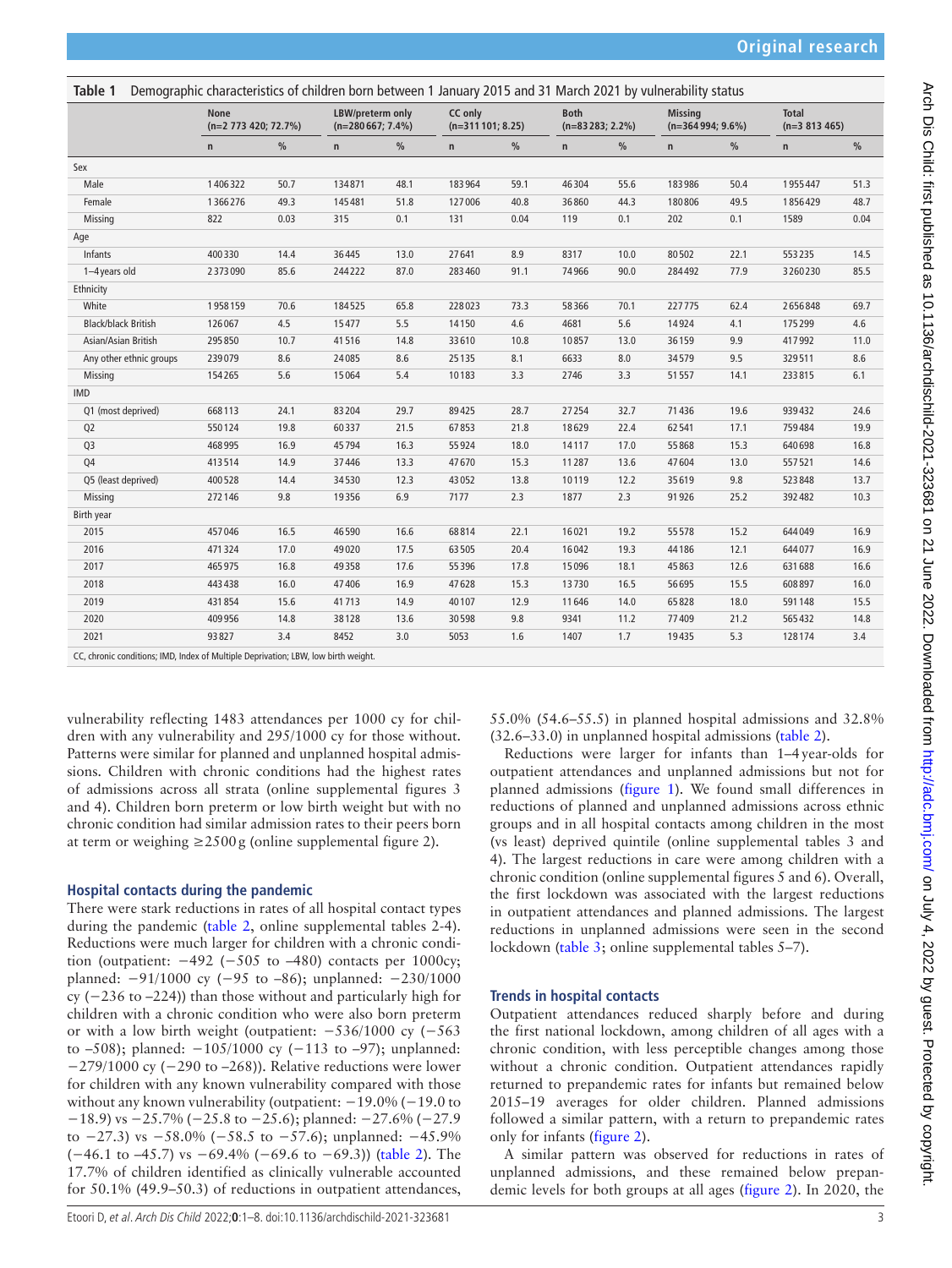<span id="page-3-0"></span>**Table 2** Difference between predicted and observed rates of hospital contact during the pandemic (March 2020–2021) among children aged 0–4 years by clinical vulnerability group

| Percentage of children seen |         | <b>Number of hospital contacts</b> |                  |                 |                   | Rates per 1000 child-years |                  |                 |                           |          |
|-----------------------------|---------|------------------------------------|------------------|-----------------|-------------------|----------------------------|------------------|-----------------|---------------------------|----------|
| $\mathsf{n}$                | N       | $\frac{0}{0}$                      | <b>Predicted</b> | <b>Observed</b> | <b>Difference</b> | % change                   | <b>Predicted</b> | <b>Observed</b> | Difference (95% CI)       | % change |
|                             |         |                                    |                  |                 |                   |                            |                  |                 |                           |          |
| 370623                      | 2765941 | 13.4                               | 1500674          | 1173091         | $-327583$         | $-21.8$                    | 543              | 424             | $-118$ ( $-115$ to 122)   | $-21.8$  |
| 232976                      | 2243088 | 10.4                               | 635226           | 471743          | $-163483$         | $-25.7$                    | 283              | 210             | $-73$ ( $-71$ to $74$ )   | $-25.7$  |
| 137647                      | 522853  | 26.3                               | 865448           | 701348          | $-164100$         | $-19.0$                    | 1655             | 1341            | $-314$ ( $-302$ to 326)   | $-19.0$  |
| 29622                       | 226439  | 13.1                               | 94660            | 76039           | $-18621$          | $-19.7$                    | 418              | 336             | $-82$ t $(-77$ to 88)     | $-19.7$  |
| 86825                       | 231671  | 37.5                               | 586026           | 475226          | $-110800$         | $-18.9$                    | 2530             | 2051            | $-478$ † ( $-465$ to 492) | $-18.9$  |
| 21200                       | 64743   | 32.7                               | 184762           | 150083          | $-34679$          | $-18.8$                    | 2854             | 2318            | $-536$ t ( $-508$ to 563) | $-18.8$  |
| 107762                      | 296414  | 36.4                               | 771219           | 625309          | $-145910$         | $-18.9$                    | 2602             | 2110            | $-492$ † ( $-480$ to 505) | $-18.9$  |
|                             |         |                                    |                  |                 |                   |                            |                  |                 |                           |          |
| 52280                       | 2765941 | 1.9                                | 144980           | 92618           | $-52362$          | $-36.1$                    | 52               | 33              | $-19$ ( $-18$ to 20)      | $-36.1$  |
| 15287                       | 2243088 | 0.7                                | 40568            | 17022           | $-23546$          | $-58.0$                    | 18               | 8               | $-10$ ( $-10$ to 11)      | $-58.0$  |
| 36993                       | 522853  | 7.1                                | 104412           | 75596           | $-28816$          | $-27.6$                    | 200              | 145             | $-55$ † ( $-51$ to 59)    | $-27.6$  |
| 1389                        | 226439  | 0.6                                | 3675             | 1522            | $-2153$           | $-58.6$                    | 16               | $\overline{7}$  | $-10$ ( $-8$ to 11)       | $-58.6$  |
| 31038                       | 231671  | 13.4                               | 85367            | 65506           | $-19861$          | $-23.3$                    | 368              | 283             | $-86$ † $(-81$ to 91)     | $-23.3$  |
| 4566                        | 64743   | 7.1                                | 15370            | 8568            | $-6802$           | $-44.3$                    | 237              | 132             | $-105$ + $(-97$ to 113)   | $-44.3$  |
| 35603                       | 296414  | 12.0                               | 100929           | 74074           | $-26855$          | $-26.6$                    | 341              | 250             | $-91$ + $(-86$ to 95)     | $-26.6$  |
|                             |         |                                    |                  |                 |                   |                            |                  |                 |                           |          |
| 131134                      | 2765941 | 4.7                                | 442174           | 179366          | $-262808$         | $-59.4$                    | 160              | 65              | $-95$ ( $-93$ to 97)      | $-59.4$  |
| 66830                       | 2243088 | 3.0                                | 254263           | 77713           | $-176550$         | $-69.4$                    | 113              | 35              | $-79$ ( $-78$ to 80)      | $-69.4$  |
| 64304                       | 522853  | 12.3                               | 187911           | 101653          | $-86258$          | $-45.9$                    | 359              | 194             | $-165$ t ( $-159$ to 171) | $-45.9$  |
| 6046                        | 226439  | 2.7                                | 25520            | 7228            | $-18292$          | $-71.7$                    | 113              | 32              | $-81$ ( $-78$ to 84)      | $-71.7$  |
| 52285                       | 231671  | 22.6                               | 134055           | 84126           | $-49929$          | $-37.2$                    | 579              | 363             | $-216$ † ( $-209$ to 222) | $-37.2$  |
| 5973                        | 64743   | 9.2                                | 28336            | 10299           | $-18037$          | $-63.7$                    | 438              | 159             | $-279$ ( $-268$ to 290)   | $-63.7$  |
| 58248                       | 296414  | 19.7                               | 162648           | 94425           | $-68223$          | $-41.9$                    | 549              | 319             | $-230$ t $(-224$ to 236)  | $-41.9$  |
|                             |         |                                    |                  |                 |                   |                            |                  |                 |                           |          |

\*268 256 (8.8%) children missing gestational age and birth weight data.

†Significantly different from children with no known vulnerability (5% level of significance).

‡Any CC combines CC only and both.

CC, chronic conditions; LBW, low birth weight.

autumn–winter peak in unplanned admissions was diminished relative to previous years; however, following the reopening of primary schools at the end of the third lockdown on 8 March 2021, there was an increase in unplanned admission rates for all children, particularly those with a chronic condition [\(figure](#page-5-0) 2, [online supplemental figure 7](https://dx.doi.org/10.1136/archdischild-2021-323681)). Trends did not consistently differ across deprivation levels [\(online supplemental figures 8 and 9](https://dx.doi.org/10.1136/archdischild-2021-323681)) or by ethnic group ([online supplemental figures 10–12](https://dx.doi.org/10.1136/archdischild-2021-323681)).

For all age groups, a spike in cancellations and postponement of outpatient appointments preceded the first lockdown by



<span id="page-3-1"></span>**Figure 1** Reduction in care during the pandemic (March 2020–2021), estimated from predicted minus observed rates of hospital contacts per 1000 child-years for children aged 0–4 years, by clinical vulnerability status and risk factors. CC, chronic conditions; LBW, low birth weight.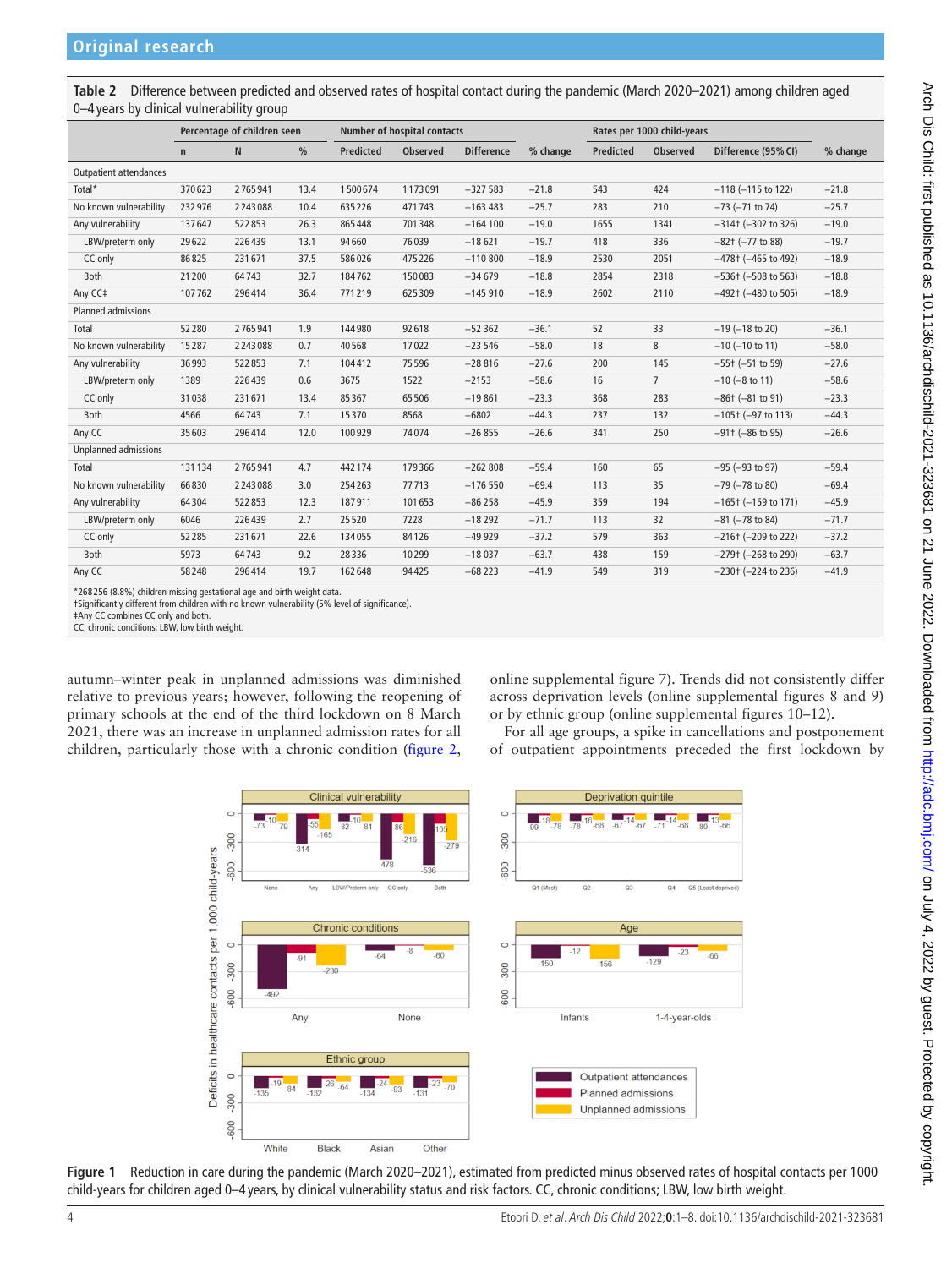3weeks [\(online supplemental figure 13](https://dx.doi.org/10.1136/archdischild-2021-323681)). There was an increase in tele/virtual outpatient attendances during the pandemic and face-to-face visits did not return to prepandemic levels in any age group [\(online supplemental table 8 and figure 14](https://dx.doi.org/10.1136/archdischild-2021-323681)).

#### **DISCUSSION**

This population-based cohort study of all children aged  $\lt$ 5 years in England found large and disproportionate reductions in planned and unplanned hospital contacts during the COVID-19 pandemic for clinically vulnerable groups. The one in six clinically vulnerable children accounted for over half the reduction in outpatient attendances and planned admissions, and one-third of the reduction in unplanned admissions. While absolute reductions were larger for vulnerable children, they were smaller in relative terms compared with children with no recorded vulnerability suggesting that hospitals prioritised these children. We saw some evidence of recovery in planned care during the pandemic among infants, but not among older children.

This study's main strength is the use of a birth cohort of all children born in an NHS hospital in England (97% of all births). This large sample size gave us enough data to calculate weekly rates of hospital contacts. The longitudinal nature of the data allowed us to identify chronic conditions from diagnostic codes recorded in all admissions since birth, using a clinically developed coding system.[16](#page-6-13)

Limitations include underascertainment of chronic conditions for children who could not be admitted to hospital due to the pandemic. These children may have been managed in primary care, or as outpatients, where chronic conditions coding is mostly missing. Furthermore, older children would have had more time

for chronic conditions to be diagnosed. This likely explains the decline in prevalence of chronic conditions in more recent years. Analyses were restricted by variables available in HES (eg, use of IMD 2004). Vulnerability may be underestimated for the 10% of children who were excluded from the study due to missing gestational age and birth weight data. Multiple imputation of missing data was not feasible given the study size. We could not quantify the reduction in A&E attendances, as this dataset is not yet linkable to admission records. However, recent studies investigating A&E attendances in children reported similar reduced service use during the pandemic. $24.25$  Our rates did not account for deaths in the denominator (0.5%), non-NHS healthcare or emigration, but these events are rare. Our modelling approach required several assumptions, and our estimates of impacts are likely conservative.

Reductions in hospital care for children during the pandemic have been reported in Europe,<sup>7 26-33</sup> Asia,<sup>[34](#page-7-0)</sup> North<sup>35-38</sup> and South America.[39](#page-7-2) Most studies investigated A&E attendances or unplanned admissions.<sup>[25–39](#page-6-16)</sup> Other studies report a reduction in asthma-related paediatric emergency department attendances<sup>[29](#page-6-17)</sup> and reduced likelihood of admission, assessment and surgery for children with epilepsy.<sup>[40](#page-7-3)</sup> Furthermore, significant reductions in infection-related hospitalisations have been observed,  $30^{34}$  36 41 particularly for children under 5 years.<sup>41</sup> Two studies conducted national level analyses.<sup>30 32</sup> We believe our study reports the first population-level reductions in planned care (admissions and outpatient) for children with health risk-factors for a full year of the pandemic. Previous research in adult populations has reported on the disproportionate burden of COVID-19 infec-tion, hospitalisation and death in minority ethnic groups.<sup>[42 43](#page-7-5)</sup>

<span id="page-4-0"></span>**Table 3** Difference in predicted and observed rates of hospital contact per 1000 child-years among children aged 0–4 years during the pandemic (March 2020–2021) by period and clinical vulnerability

|                           | (March 2020–2021) by period and chincal vulnerability                                          |          |                                                          |         |                                             |          |                                             |          |
|---------------------------|------------------------------------------------------------------------------------------------|----------|----------------------------------------------------------|---------|---------------------------------------------|----------|---------------------------------------------|----------|
|                           | <b>First lockdown</b><br>23 March-23 June 2020                                                 |          | <b>Easing of restrictions</b><br>24 June-4 November 2020 |         | second lockdown<br>Nov five to Dec 31, 2020 |          | third lockdown<br>Jan one to March 22, 2021 |          |
|                           | Reduction (95% CI)                                                                             | % change | <b>Reduction (95% CI)</b><br>% change                    |         | Reduction (95% CI)                          | % change | <b>Reduction (95% CI)</b>                   | % change |
| Outpatient attendances    |                                                                                                |          |                                                          |         |                                             |          |                                             |          |
| Total                     | $-167$ ( $-163$ to 170)                                                                        | $-30.7$  | $-88$ ( $-86$ to 91)                                     | $-16.3$ | $-96$ ( $-91$ to 100)                       | $-17.9$  | $-128$ ( $-123$ to 132)                     | $-23.5$  |
| No known vulnerability    | $-106$ ( $-104$ to 107)                                                                        | $-37.2$  | $-55$ ( $-54$ to 56)                                     | $-19.5$ | $-56$ ( $-55$ to 58)                        | $-20.6$  | $-75$ ( $-73$ to $77$ )                     | $-26.2$  |
| Any vulnerability         | $-428$ * (-417 to 439)                                                                         | $-25.9$  | $-230$ * ( $-221$ to 240)                                | $-13.9$ | $-264$ * (-249 to 278)                      | $-16.0$  | $-352$ * (-337 to 367)                      | $-21.4$  |
| LBW/preterm only          | $-121$ * (-116 to 127)                                                                         | $-28.7$  | $-57$ ( $-53$ to 61)                                     | $-13.8$ | $-73$ * (-67 to 80)                         | $-18.0$  | $-84$ ( $-77$ to 92)                        | $-19.9$  |
| CC only                   | $-664*$ (-651 to 677)                                                                          | $-26.2$  | $-357$ * (-346 to 368)                                   | $-14.0$ | $-398*$ (-381 to 414)                       | $-15.9$  | $-516*$ (-499 to 533)                       | $-20.8$  |
| <b>Both</b>               | $-655*$ (-629 to 681)                                                                          | $-23.3$  | $-385$ * (-364 to 407)                                   | $-13.7$ | $-450*$ (-416 to 483)                       | $-15.5$  | $-699*$ (-665 to 735)                       | $-24.2$  |
| Any CC                    | $-663$ * (-652 to 675)                                                                         | $-25.5$  | $-364*$ (-354 to 374)                                    | $-14.0$ | $-410*$ (-395 to 425)                       | $-15.8$  | $-559*$ (-544 to 574)                       | $-21.7$  |
| <b>Planned admissions</b> |                                                                                                |          |                                                          |         |                                             |          |                                             |          |
| Total                     | $-32$ $(-31$ to 33)                                                                            | $-59.2$  | $-16$ ( $-15$ to 17)                                     | $-29.3$ | $-9$ ( $-8$ to 11)                          | $-19.2$  | $-16$ ( $-15$ to 17)                        | $-31.9$  |
| No known vulnerability    | $-14$ ( $-14$ to 15)                                                                           | $-79.1$  | $-9$ ( $-9$ to 9)                                        | $-48.5$ | $-7$ (-6 to 7)                              | $-38.9$  | $-11$ ( $-11$ to 12)                        | $-62.0$  |
| Any vulnerability         | $-105$ * (-101 to 109)                                                                         | $-51.6$  | $-46*$ (-43 to 49)                                       | $-22.0$ | $-22$ * (-18 to 26)                         | $-11.6$  | $-36*$ ( $-32$ to 41)                       | $-19.4$  |
| LBW/preterm only          | $-12$ * (-11 to 13)                                                                            | $-75.3$  | $-8$ ( $-7$ to 9)                                        | $-49.4$ | $-6$ ( $-5$ to 7)                           | $-42.1$  | $-11$ ( $-11$ to 10)                        | $-64.9$  |
| CC only                   | $-185$ * (-180 to 190)                                                                         | $-49.0$  | $-71$ * (-67 to 75)                                      | $-18.4$ | $-24$ * (-18 to 30)                         | $-6.9$   | $-40*$ (-34 to 46)                          | $-11.6$  |
| <b>Both</b>               | $-144$ <sup>*</sup> (-137 to 152)                                                              | $-60.3$  | $-86*$ (-80 to 93)                                       | $-35.8$ | $-70$ * (-61 to 79)                         | $-31.6$  | $-114$ <sup>*</sup> (-105 to 125)           | $-48.2$  |
| Any CC                    | $-177$ * (-172 to 181)                                                                         | $-50.8$  | $-75$ * (-71 to 78)                                      | $-21.2$ | $-35*$ (-30 to 40)                          | $-10.7$  | $-57$ * (-52 to 62)                         | $-17.7$  |
| Unplanned admissions      |                                                                                                |          |                                                          |         |                                             |          |                                             |          |
| Total                     | $-88$ ( $-87$ to 90)                                                                           | $-60.0$  | $-77$ ( $-76$ to 79)                                     | $-51.9$ | $-140$ ( $-138$ to 143)                     | $-66.2$  | $-99$ ( $-97$ to 101)                       | $-64.2$  |
| No known vulnerability    | $-68$ ( $-67$ to 69)                                                                           | $-66.5$  | $-66$ ( $-66$ to 67)                                     | $-63.2$ | $-116$ ( $-115$ to 118)                     | $-75.3$  | $-84$ ( $-83$ to 85)                        | $-76.7$  |
| Any vulnerability         | $-176$ * (-171 to 182)                                                                         | $-51.6$  | $-124$ <sup>*</sup> (-120 to 128)                        | $-36.9$ | $-245$ * ( $-237$ to 253)                   | $-53.2$  | $-161$ <sup>*</sup> (-154 to 168)           | $-47.1$  |
| LBW/preterm only          | $-69$ ( $-66$ to 72)                                                                           | $-68.0$  | $-64$ ( $-62$ to 66)                                     | $-64.1$ | $-125$ * (-121 to 130)                      | $-78.3$  | $-90*$ (-86 to 94)                          | $-79.9$  |
| CC only                   | $-263$ * (-257 to 270)                                                                         | $-47.2$  | $-157$ * (-152 to 162)                                   | $-28.5$ | $-309*$ (-300 to 318)                       | $-43.1$  | $-189*$ (-181 to 197)                       | $-34.8$  |
| <b>Both</b>               | $-241$ * (-231 to 251)                                                                         | $-59.1$  | $-216*$ (-208 to 225)                                    | $-54.8$ | $-434*$ (-419 to 450)                       | $-73.1$  | $-311$ * (-298 to 325)                      | $-72.8$  |
| Any CC                    | $-259*$ (-254 to 265)                                                                          | $-49.3$  | $-171$ * (-166 to 175)                                   | $-33.0$ | $-337$ * (-330 to 345)                      | $-48.8$  | $-217$ * (-210 to 224)                      | $-41.8$  |
|                           | *Significantly different from children with no known vulnerability (5% level of significance). |          |                                                          |         |                                             |          |                                             |          |

\*Significantly different from children with no known vulnerability (5% level of significance). CC, chronic conditions; LBW, low birth weight.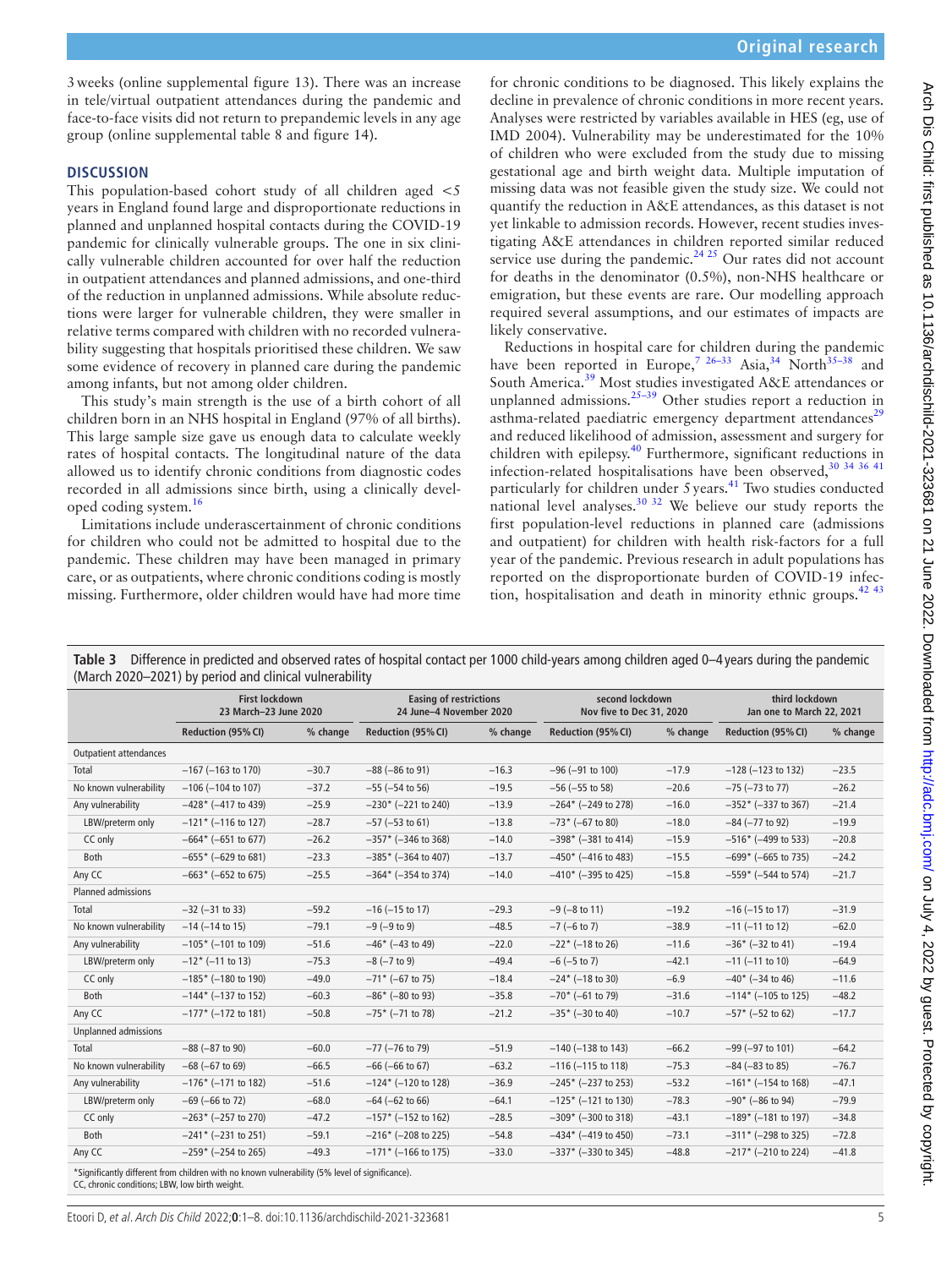

<span id="page-5-0"></span>**Figure 2** Weekly rates of hospital contacts among children aged 0–4 years during the pandemic (March 2020–2021) and averaged for 2015–2019 by age and presence of a chronic condition. Note: lockdown 1: 23 March–23 June 2020; lockdown 2: 5 November–6 December 2020; lockdown 3: 1 January–8 March 2021.

Our study did not examine COVID-19 related contacts because hospitalisation is rare as children typically experience mild  $\frac{4445}{1000}$  However, we identified small differences in reductions of hospital care for children in the Asian ethnic group and for children in the most deprived quintile. This suggests that inequalities exacerbated by COVID-19 in adult populations might also extend to children from more deprived, minority ethnic backgrounds.

Potential mechanisms underpinning reductions in planned care likely represent restrictions to access, supported by a rise in postponed outpatient care. Our findings show these restrictions were mitigated in infants, who have a high frequency of hospital care and for whom interventions are likely to be more time crit-ical than in older children.<sup>[3](#page-6-9)</sup> However, reductions remained large in older children and may reflect unmet need or postponed care that could have longer term health consequences.<sup>11</sup> A move to virtual appointments may have exacerbated existing inequalities for families without access to the internet at home.

Reductions in unplanned care may be driven by opposing factors. Previous studies reported decreases in unplanned infection-related hospitalisations due to reduced social exposure and increased hygiene, with little change in admissions for non-infectious causes like appendicitis.<sup>27</sup>  $30\overline{31}$   $34\overline{41}$  Others have reported reductions in injury.<sup>46</sup> The spike in unplanned admissions after schools reopened in autumn 2020 and in March 2021 when the third lockdown ended likely reflects increased socialisation. Other positive effects could include reduced exposure to triggers for respiratory disease (eg, air pollution) $47$  and improved medication adherence through increased parental supervision. Negative implications could include reduced extrinsic interventions through education, health and social care professionals,  $748$ 

or delaying or avoiding medical care due to fears of hospitalacquired COVID-19 infection.<sup>38 49–51</sup> Additionally, these reductions could represent missed opportunities for earlier and more effective intervention.<sup>[11 52](#page-6-3)</sup>

This analysis was the first step in quantifying deferred or foregone hospital care during the pandemic. Studies using routine administrative data report only acute hospital presentations, $37 \frac{38}{1}$  which may reflect late or missed diagnoses.<sup>[11 52](#page-6-3)</sup> Our findings confirm and quantify the reduction in hospital contacts for preschool children in England during the first year of the COVID-19 pandemic. Research is needed to understand reductions in planned care, the types of care, procedures or treatments affected and the short-term and long-term implications for children with specific conditions. More research will be needed to ascertain whether contact rates have returned to previous levels since the end of restrictions. Further research will also be needed to identify vulnerable groups likely to experience adverse outcomes from unmet healthcare in order to target 'catch-up' funding and resources to prevent or mitigate these adverse outcomes.<sup>[53](#page-7-11)</sup>

#### **Twitter** Ruth Blackburn [@mind\\_the\\_gap\\_\\_\\_](https://twitter.com/mind_the_gap___)

**Acknowledgements** The data for this project are part of the Education and Child Health Insights from Linked Data (ECHILD) project. The ECHILD project is in partnership with National Health Service Digital and the Department for Education (DfE), and we would like to thank the following individuals for their valuable contributions to the project: Garry Coleman, Richard Caulton, Joanna Geisler, Catherine Day (NHS Digital), Chris Douglass and Gary Connell (DfE). We would like to thank all the children, young people, parents and carers who contributed to the ECHILD project, as well as Dr Erin Walker (UCL Partners) who led this involvement. We would particularly like to thank members of the National Children' Bureau Young Research Advisors, National Children' Bureau Family Research Advisory Groups,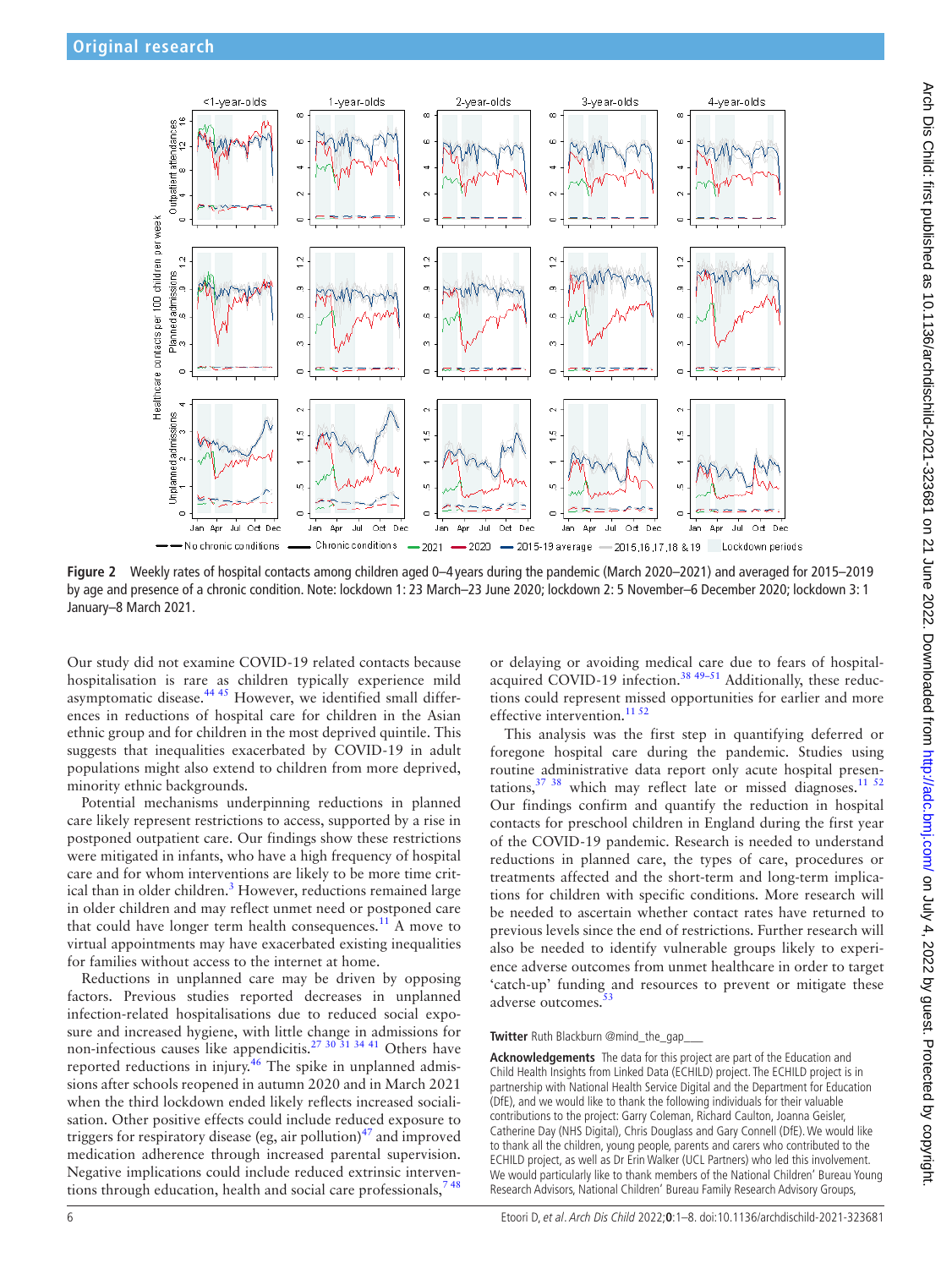**Original research**

National Institute for Health Research (NIHR) Great Ormond Street Hospital (GOSH) Biomedical Research Centre Parent and Carer Advisory Group, GOSH Young People's Forum and GOSH Young Persons Advisory Group for their input to this project. We also gratefully acknowledge all children and families whose deidentified data are used in this analysis. We would like to thank Nicolas Libuy, Pia Hardelid, Chloe Parkin and Matthew Lilliman for their contributions to this project. We would also like to thank the editor and reviewers for their helpful comments during the peer-review process that greatly improved the final paper.

**Contributors** The study was conceived by RG, KLH and RB. DE conducted all the analyses with input from KLH and RG. DE wrote the manuscript with input from all the authors. All the authors approved the final manuscript. DE acts as guarantor.

**Funding** This work is supported by ADR UK (Administrative Data Research UK), an Economic and Social Research Council (part of UK Research and Innovation) programme (grant number ES/V000977/1). This research was also supported in part by the National Institute for Health Research (NIHR) Great Ormond Street Hospital Biomedical Research Centre and Health Data Research UK (grant number LOND1), funded by the UK Medical Research Council and eight other funders. This research benefits from and contributes to the NIHR Children and Families Policy Research Unit but was not commissioned by the NIHR Policy Research Programme. RG and RB are in part supported by the NIHR Children and Families Policy Research Unit. RB is supported by a UKRI Innovation Fellowship funded by the Medical Research Council (grant number MR/S003797/1). KH is funded by NIHR (grant number 17/99/19).

**Disclaimer** The views expressed are those of the authors and not necessarily those of the NIHR or the Department of Health and Social Care.

**Competing interests** None declared.

**Patient consent for publication** Not applicable.

**Ethics approval** This study involves human participants and was approved by London—South East Research Ethics Committee (reference 16/LO/0012). Participants gave informed consent to participate in the study before taking part.

**Provenance and peer review** Not commissioned; externally peer reviewed.

**Data availability statement** Data may be obtained from a third party and are not publicly available. The data used in this analysis are expected to be available to accredited researchers in 2022 (as part of the ECHILD Database) by applying to the data providers (DfE and NHS Digital).

<span id="page-6-10"></span><span id="page-6-8"></span>**Supplemental material** This content has been supplied by the author(s). It has not been vetted by BMJ Publishing Group Limited (BMJ) and may not have been peer-reviewed. Any opinions or recommendations discussed are solely those of the author(s) and are not endorsed by BMJ. BMJ disclaims all liability and responsibility arising from any reliance placed on the content. Where the content includes any translated material, BMJ does not warrant the accuracy and reliability of the translations (including but not limited to local regulations, clinical guidelines, terminology, drug names and drug dosages), and is not responsible for any error and/or omissions arising from translation and adaptation or otherwise.

<span id="page-6-14"></span><span id="page-6-12"></span><span id="page-6-11"></span>**Open access** This is an open access article distributed in accordance with the Creative Commons Attribution 4.0 Unported (CC BY 4.0) license, which permits others to copy, redistribute, remix, transform and build upon this work for any purpose, provided the original work is properly cited, a link to the licence is given, and indication of whether changes were made. See: [https://creativecommons.org/](https://creativecommons.org/licenses/by/4.0/) [licenses/by/4.0/.](https://creativecommons.org/licenses/by/4.0/)

#### <span id="page-6-16"></span>**ORCID iDs**

David Etoori<http://orcid.org/0000-0002-2807-6272> Katie L Harron <http://orcid.org/0000-0002-3418-2856> Louise Mc Grath-Lone <http://orcid.org/0000-0003-0867-6673> Maximiliane L Verfürden <http://orcid.org/0000-0003-2204-8251> Ruth Blackburn<http://orcid.org/0000-0002-3491-7381>

#### **REFERENCES**

- <span id="page-6-19"></span><span id="page-6-0"></span>1 Saxena S, Bottle A, Gilbert R, et al. Increasing short-stay unplanned hospital admissions among children in England; time trends analysis '97-'06. [PLoS One](http://dx.doi.org/10.1371/journal.pone.0007484) 2009;4:e7484.
- <span id="page-6-17"></span>2 Wolfe I, Thompson M, Gill P, et al. Health services for children in Western Europe. The [Lancet](http://dx.doi.org/10.1016/S0140-6736(12)62085-6) 2013;381:1224–34.
- <span id="page-6-18"></span><span id="page-6-9"></span>3 Ruzangi J, Blair M, Cecil E, et al. Trends in healthcare use in children aged less than 15 years: a population-based cohort study in England from 2007 to 2017. [BMJ Open](http://dx.doi.org/10.1136/bmjopen-2019-033761) 2020;10:e033761.
- <span id="page-6-1"></span>4 Wijlaars LP, Hardelid P, Woodman J, et al. Contribution of recurrent admissions in children and young people to emergency hospital admissions: retrospective cohort analysis of hospital episode statistics. [Arch Dis Child](http://dx.doi.org/10.1136/archdischild-2014-307771) 2015;100:845–9.
- 5 Harron K, Gilbert R, Cromwell D, et al. International comparison of emergency Hospital use for infants: data linkage cohort study in Canada and England. BMJ Qual [Saf](http://dx.doi.org/10.1136/bmjqs-2016-006253) 2018;27:31–9.
- <span id="page-6-15"></span><span id="page-6-13"></span><span id="page-6-7"></span><span id="page-6-6"></span><span id="page-6-5"></span><span id="page-6-4"></span><span id="page-6-3"></span><span id="page-6-2"></span>6 World Health Organisation.. COVID-19 significantly impacts health services for noncommunicable diseases [Internet], 2021. Available: [https://www.who.](https://www.who.int/news/item/01-06-2020-covid-19-significantly-impacts-health-services-for-noncommunicable-diseases) [int/news/item/01-06-2020-covid-19-significantly-impacts-health-services-for](https://www.who.int/news/item/01-06-2020-covid-19-significantly-impacts-health-services-for-noncommunicable-diseases)[noncommunicable-diseases](https://www.who.int/news/item/01-06-2020-covid-19-significantly-impacts-health-services-for-noncommunicable-diseases)
	- 7 Isba R, Edge R, Jenner R, et al. Where have all the children gone? decreases in paediatric emergency department attendances at the start of the COVID-19 pandemic of 2020. [Arch Dis Child](http://dx.doi.org/10.1136/archdischild-2020-319385) 2020;105:704.1–704.
	- 8 Public Health England. National COVID-19 surveillance reports [Internet], 2021. Available: [https://www.gov.uk/government/publications/national-covid-19](https://www.gov.uk/government/publications/national-covid-19-surveillance-reports) [surveillance-reports](https://www.gov.uk/government/publications/national-covid-19-surveillance-reports)
	- 9 et alBottle A, Aylin P, Warner M. What happened to English NHS hospital activity during the COVID-19 pandemic? [Internet], 2021. Available: [https://ifs.org.uk/](https://ifs.org.uk/publications/15432) [publications/15432](https://ifs.org.uk/publications/15432)
	- 10 Cecil E, Bottle A, Sharland M, et al. Impact of UK primary care policy reforms on short-stay unplanned hospital admissions for children with primary Care-Sensitive conditions. [Ann Fam Med](http://dx.doi.org/10.1370/afm.1786) 2015;13:214–20.
	- 11 Lynn RM, Avis JL, Lenton S, et al. Delayed access to care and late presentations in children during the COVID-19 pandemic: a snapshot survey of 4075 paediatricians in the UK and ireland. [Arch Dis Child](http://dx.doi.org/10.1136/archdischild-2020-319848) 2021;106:e8.
	- 12 Harron K, Gilbert R, Cromwell D, et al. Linking data for mothers and babies in De-Identified electronic health data. [PLoS One](http://dx.doi.org/10.1371/journal.pone.0164667) 2016;11:e0164667.
	- 13 NHS Digital. Hospital Episode Statistics data changes in 2021 [Internet], 2021. Available: [https://digital.nhs.uk/data-and-information/data-tools-and-services/data](https://digital.nhs.uk/data-and-information/data-tools-and-services/data-services/hospital-episode-statistics/hospital-episode-statistics-data-changes-in-2021)[services/hospital-episode-statistics/hospital-episode-statistics-data-changes-in-2021](https://digital.nhs.uk/data-and-information/data-tools-and-services/data-services/hospital-episode-statistics/hospital-episode-statistics-data-changes-in-2021)
	- 14 Herbert A, Wijlaars L, Zylbersztejn A, et al. Data resource profile: Hospital episode statistics admitted patient care (Hes APC). [Int J Epidemiol](http://dx.doi.org/10.1093/ije/dyx015) 2017;46:1093-1093i.
	- 15 ADMISSION METHOD [Internet], 2022. Available: [https://www.datadictionary.nhs.uk/](https://www.datadictionary.nhs.uk/attributes/admission_method.html) [attributes/admission\\_method.html](https://www.datadictionary.nhs.uk/attributes/admission_method.html)
	- 16 Hardelid P, Dattani N, Gilbert R, et al. Estimating the prevalence of chronic conditions in children who die in England, Scotland and Wales: a data linkage cohort study. BMJ [Open](http://dx.doi.org/10.1136/bmjopen-2014-005331) 2014;4:e005331.
	- 17 Hardelid P, Dattani N, Davey J. Overview of child deaths in the four UK countries [Internet], 2013. Available: [https://www.hqip.org.uk/resource/overview-of-child](https://www.hqip.org.uk/resource/overview-of-child-deaths-in-the-four-uk-countries/)[deaths-in-the-four-uk-countries/](https://www.hqip.org.uk/resource/overview-of-child-deaths-in-the-four-uk-countries/)
	- 18 Feudtner C, Christakis DA, Connell FA. Pediatric deaths attributable to complex chronic conditions: a population-based study of Washington state, 1980-1997. [Pediatrics](http://dx.doi.org/10.1542/peds.106.S1.205) 2000;106:205–9.
	- 19 NHS Digital. Hospital Outpatient Activity [Internet]. Available: [https://digital.nhs.uk/](https://digital.nhs.uk/data-and-information/publications/statistical/hospital-outpatient-activity) [data-and-information/publications/statistical/hospital-outpatient-activity](https://digital.nhs.uk/data-and-information/publications/statistical/hospital-outpatient-activity)
	- 20 Office of the Deputy Prime Minister, Neighbourhood Renewal Unit. The English indices of deprivation 2004. [Internet]. London: Office of the Deputy Prime Minister, 2004. Available: [https://www.brent.gov.uk/media/323946/SD%2062b%20Indices%20of%](https://www.brent.gov.uk/media/323946/SD%2062b%20Indices%20of%20multiple%20deprivation%202004.pdf) [20multiple%20deprivation%202004.pdf](https://www.brent.gov.uk/media/323946/SD%2062b%20Indices%20of%20multiple%20deprivation%202004.pdf)
	- 21 Ward J, Hargreaves D, Rogers M. Recent and forecast post-COVID trends in hospital activity in England amongst 0 to 24 year olds: analyses using routine hospital administrative data [Internet]. 2021 Feb [cited 2021 Nov 30] p. 2021. Available: <https://www.medrxiv.org/content/10.1101/2021.02.11.21251584v1>
	- 22 GOV.UK. Prime Minister's statement on coronavirus (COVID-19): 23 March 2020 [Internet]. Available: [https://www.gov.uk/government/speeches/pm-address-to-the](https://www.gov.uk/government/speeches/pm-address-to-the-nation-on-coronavirus-23-march-2020)[nation-on-coronavirus-23-march-2020](https://www.gov.uk/government/speeches/pm-address-to-the-nation-on-coronavirus-23-march-2020)
	- 23 StataCorp. Stata statistical software. College Station, TX: StataCorp LLC, 2017.
	- 24 Rose KE, Bressan S, et al, Group ESGES. Understanding responses of paediatric emergency departments to the first wave of the Covid-19 pandemic – a pan-European perspective. Arch Dis Child 2021;106:A161–2.
	- 25 Nijman R, Honeyford K, Bressan S. Epidemiology, severity and outcomes of children presenting to emergency departments across Europe during the SARS-COV-2 pandemic: an observational cohort study. Arch Dis Child 2021;106:A469–70.
	- 26 Scaramuzza A, Tagliaferri F, Bonetti L, et al. Changing admission patterns in paediatric emergency departments during the COVID-19 pandemic. [Arch Dis Child](http://dx.doi.org/10.1136/archdischild-2020-319397) 2020;105:704.2–6.
	- 27 Clavenna A, Nardelli S, Sala D, et al. Impact of COVID-19 on the pattern of access to a pediatric emergency department in the Lombardy region, Italy. [Pediatr Emerg Care](http://dx.doi.org/10.1097/PEC.0000000000002232) 2020;36:e597–8.
	- 28 Matera L, Nenna R, Ardenti Morini F, et al. Effects of relaxed Lockdown on pediatric ER visits during SARS-CoV-2 pandemic in Italy. [Int J Environ Res Public Health](http://dx.doi.org/10.3390/ijerph18189547) 2021;18. doi:10.3390/ijerph18189547. [Epub ahead of print: 10 Sep 2021].
	- 29 Chavasse R, Almario A, Christopher A, et al. The indirect impact of COVID-19 on children with asthma. [Arch Bronconeumol](http://dx.doi.org/10.1016/j.arbres.2020.07.003) 2020;56:768-9.
	- 30 Angoulvant F, Ouldali N, Yang DD, et al. Coronavirus disease 2019 pandemic: impact caused by school closure and national Lockdown on pediatric visits and admissions for viral and nonviral Infections-a time series analysis. [Clin Infect Dis](http://dx.doi.org/10.1093/cid/ciaa710) 2021;72:319–22.
	- 31 Kruizinga MD, Peeters D, van Veen M, et al. The impact of lockdown on pediatric ED visits and hospital admissions during the COVID19 pandemic: a multicenter analysis and review of the literature. [Eur J Pediatr](http://dx.doi.org/10.1007/s00431-021-04015-0) 2021;180:2271-9.
	- 32 Williams TC, MacRae C, Swann OV, et al. Indirect effects of the COVID-19 pandemic on paediatric healthcare use and severe disease: a retrospective national cohort study. [Arch Dis Child](http://dx.doi.org/10.1136/archdischild-2020-321008) 2021;106:911–7.